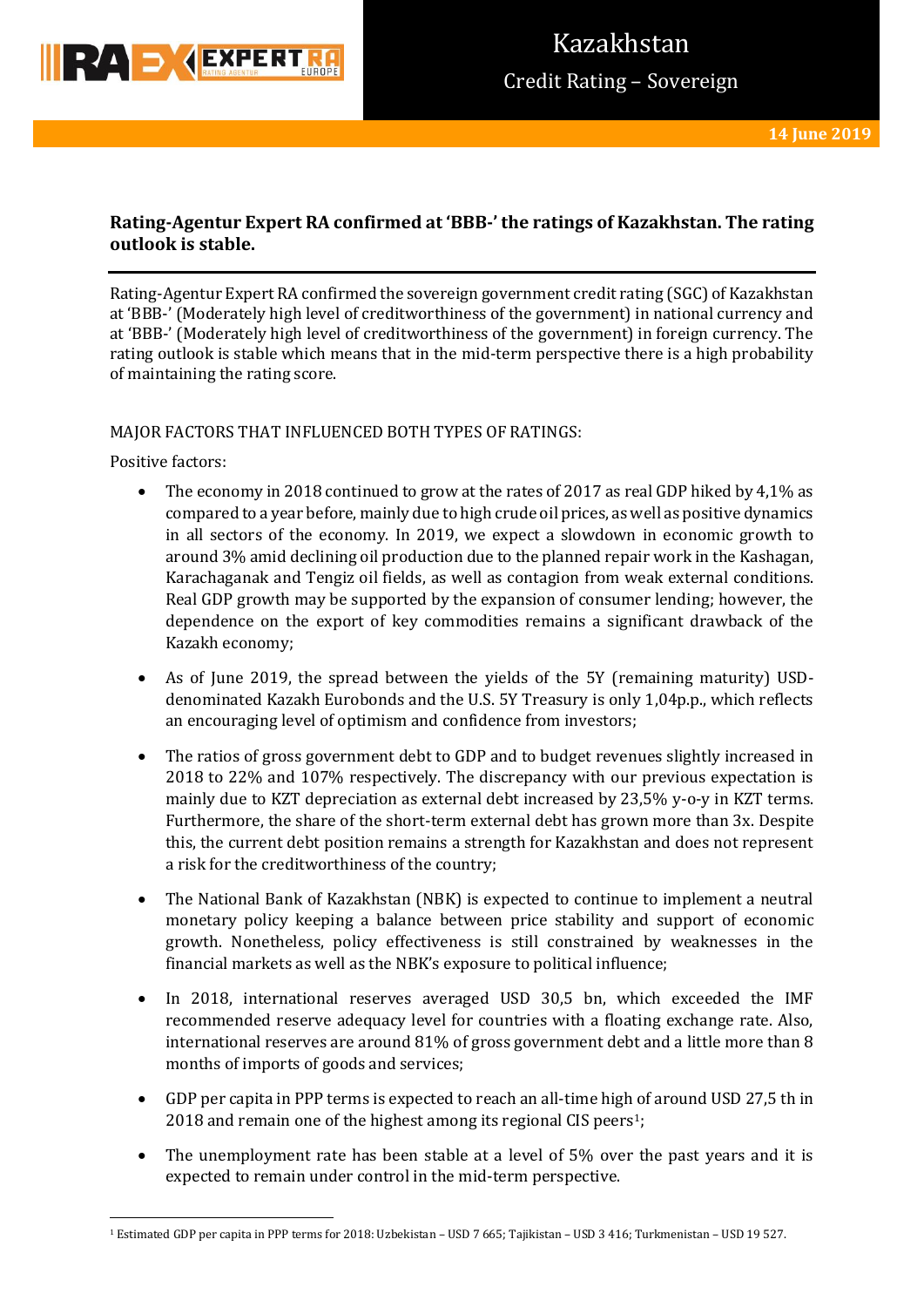

Restricting factors:

- Inflation continued to slow down, and by the end of 2018 it stood at 5,3%, lower than initially anticipated. As of March 2019, the annual inflation continued to slow down to 4,8%, already toward the lower boundary of the target. As a result of this and continued low inflation expectations, the NBK decided to trim the base rate by 25b.p. down to 9% back in April 2019. The expected inflation rate for 2019 is projected to be no more than 5,5%, which would be within the target range from 4% to 6% set by the NBK;
- Due to the favorable price conjuncture in the oil market and conservative expenditure policy, for the first time in the last four years, the consolidated budget presented a surplus of 0,54% to GDP at the end of 2018. Even though the non-oil budget deficit improved, the negative balance remained quite wide at -6,1% in 2018 reflecting the still high dependence of the economy on the hydrocarbon sector. In general, we anticipate the fiscal surplus in the 2019 at the level of 1,4% of GDP. Positive expectations regarding budget revenues are supported by a stable extracting industry, an increase in VAT revenues and a strengthening of non-oil revenue sources. In the expenditure side, the burden of supporting the banking sector will decrease, though an additional contribution of the government to support the economy and social spending is planned in order to maintain domestic demand;
- The continuing decline in the ratio of banking sector assets to GDP of 2,7p.p. y-o-y reflects both a downturn in lending volumes and a shrinking portfolios after the clearance of toxic loans. At the same time, corporate loans fell by 6,2%, but credit extended to individuals increased by 17,2%, so the retail sector, mainly mortgages, will remain a growth factor for banks. Moreover, the level of dollarization of funding sources remains a significant risk factor and accounted for almost 44% of all deposits as of end of 1Q 2019;
- Foreign investment dynamics did not recover since 2017, and the net inflow of FDI was even lower in 2018 at 2,24% of GDP. Although the inflows to the mining industry were higher, the outflows from the transport and logistics sectors and the lack of FDI in geological exploration, resulted in the low net figures;
- According the Global Competitiveness Index report from 2018, the overall score for Kazakhstan was 62 (59th place from 140). The level of competitiveness of the economy is supported by the improvement in macroeconomic stability connected with favorable oil prices. As an evidence, by the end of 2018, the external trade surplus was strengthened to almost 13% of GDP and the current account balance was slightly positive at 0,6%.

Negative factors:

- The lack of progress in the development of capital markets continues to be a factor negatively affecting the credit rating. The current weaknesses of the stock market are expressed in the low market capitalization of companies, which shrank in 2018 to 24,1% of GDP, as well as a high concentration of trading on top players. Nonetheless, we still anticipate that the development of Astana International Financial Centre (AIFC) could have a positive impact in the capital markets development in the mid-term perspective;
- Although the level of NPLs to total loans fell by 1,4p.p. y-o-y down to 8,61% as of 1Q 2019, it is suspected that in a real situation of poor payment culture and a weak rule of law, banks have a larger share of problem assets in their portfolios, weakening the credit rating assessment. The ongoing transformation processes in the banking sector have been accompanied by support for the liquidity of banks by the NBK, a further cleaning-up from distressed banks' assets and concentrations as a result of the merger of the two largest banks (Halyk Bank and Kazkommertsbank). As a consequence, the banking sector showed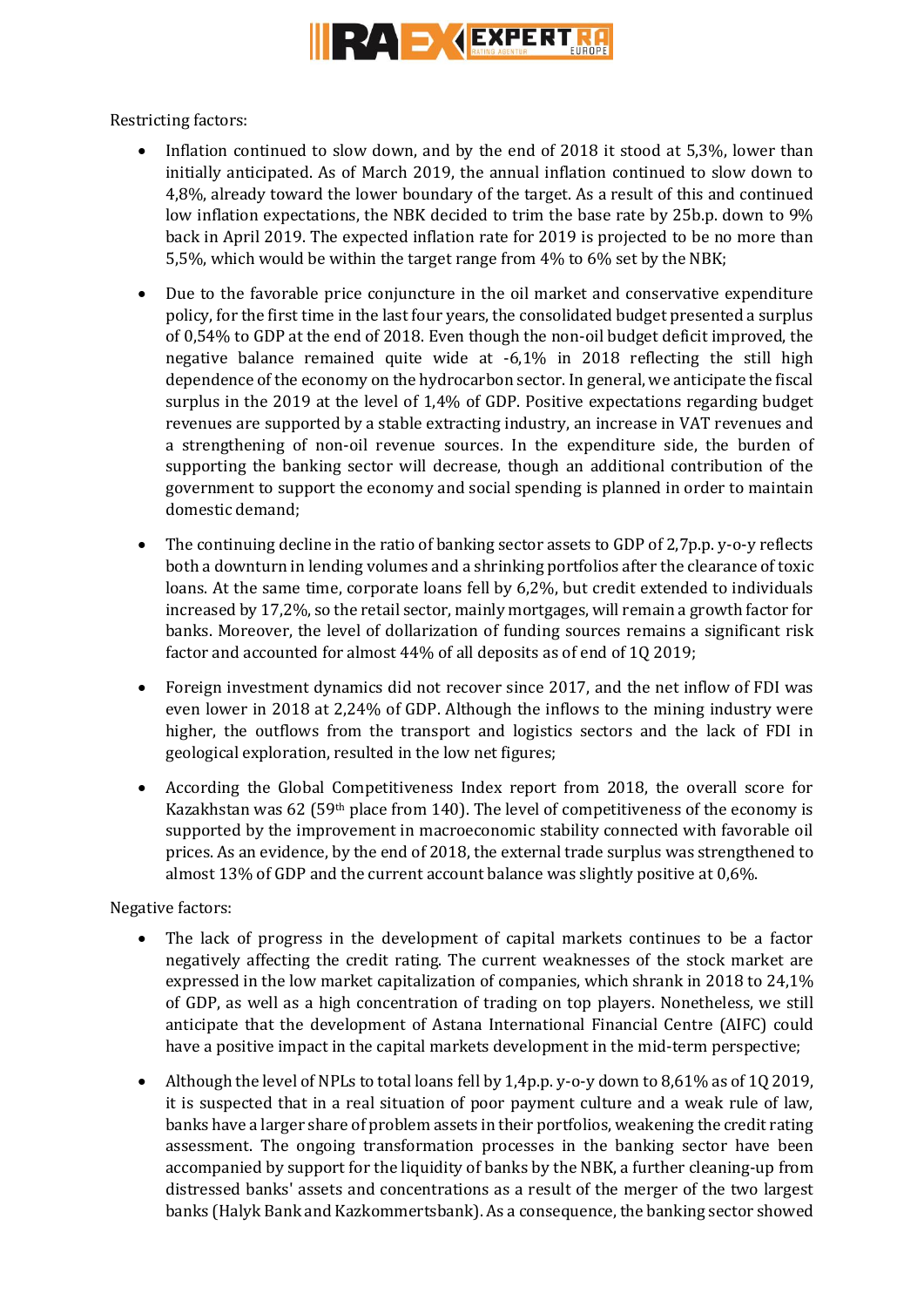

an average ROA of 2,61% and strengthened the capital adequacy level to 16,6% in 2018. Moreover, liquidity metrics have also been improving as liquid assets to short-term liabilities increased by 20p.p. y-o-y as of 10 2019, though the excess liquidity has a nondepositary nature and is the result of financial injections from the state. Going forward, we anticipate the system to continue its consolidation as we expect more M&A activity as single banks continue to feel pressures;

• The footprint of the state on business continues to be substantial, according to rough estimates, with a share of the public sector in the economy at the level of 40%. In general, the vector is aimed at gradually reducing state ownership to 15% of GDP through the implementation of a phased privatization program in 2016-2020; however, the hidden risks stem mostly from the possible materialization of implicit contingent liabilities associated with supporting the stagnant banking sector.

### Stress factors:

- Concentration of tax revenues on one industry. Kazakhstan depends heavily on oil revenues, which made up around 37% of the state's budget that is 7,5% of GDP in 2018 (moderately weak stress-factor);
- Although the level of dollarization of the banking system slightly decreased during 2018, both, the share of loans and deposits in foreign currency remained quite high at the end of 1Q 2019: 19,6% and 43,7%, respectively (weak stress-factor).

### SENSITIVITY ASSESSMENT:

The following developments could lead to an upgrade:

- Long-term sustainability of high oil prices that will allow to accumulate sufficient budget revenues and decrease government debt;
- Continued industry diversification and building greener global economy resulting in higher non-oil GDP growth and improved non-oil fiscal balance;
- Continued improvement of the banking system performance.

The following developments could lead to a downgrade:

- A renewed decline in hydrocarbon prices combined with a negative development of the non-oil economy which would cause a deterioration of the country's fiscal stance;
- Further weakening of the banking system which would materialize contingent liabilities of the government.

"The current confirmation of Kazakhstan's rating at 'BBB-' with a stable outlook reflects the current positive trends in the national economy, improvement of the fiscal stance and sustainable macro indicators. The stable GDP growth, robust external position, positive fiscal balance, reasonable levels of inflation and adequate debt position are among the factors supporting the creditworthiness of the sovereign.

Despite the recovery processes and the current improvements in a number of indicators, the continuing stagnation of the banking sector has an inhibiting effect on the development of the economy. The presence of hidden problems with the quality of loan portfolios may lead to the possible materialization of contingent liabilities. The high dependence on the oil sector remains a significant risk as the volatility of prices and demand in the global commodity markets can lead to imbalances in the economy. Among the factors which put rating under pressure, is the dependence of monetary authorities on the political influence. In our view, the political power transition process so far does not pose significant credit risks, however the Agency will keep monitoring political developments in Kazakhstan within the next credit rating review cycle." – Clarified Hector Alvarez, Associate Director of Rating-Agentur Expert RA.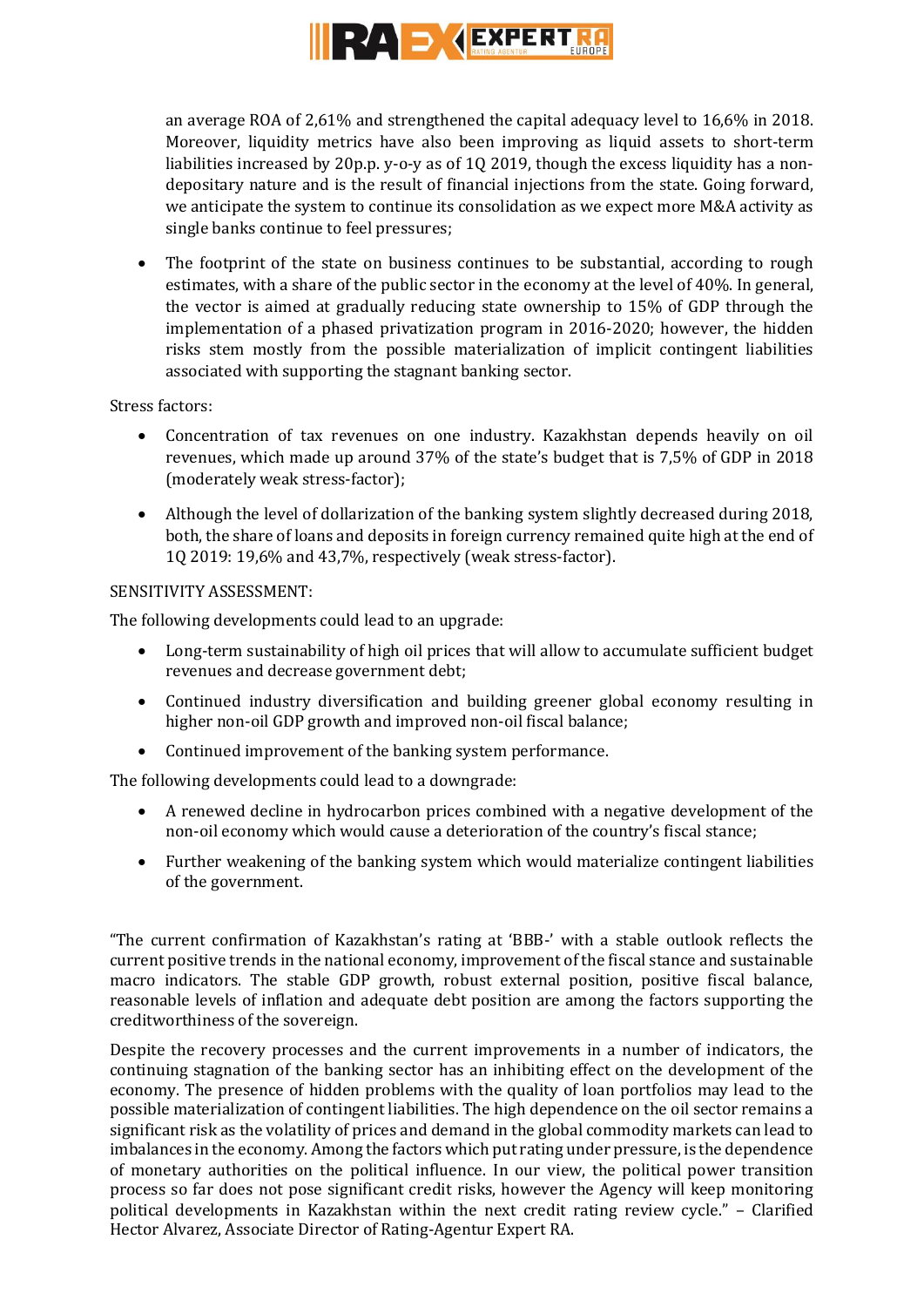

## Research report on Kazakhstan is available at:

[https://raexpert.eu/reports/Research\\_report\\_Kazakhstan\\_14.06.2019.pdf](https://raexpert.eu/reports/Research_report_Kazakhstan_14.06.2019.pdf)

Next scheduled rating publication: 13 December 2019. The full sovereign rating calendar can be found at [Sovereign Rating Calendar 2019](https://raexpert.eu/sovereign/#conf-tab-5)

For further information contact:

Responsible expert: Hector Alvarez, Associate Director of Rating-Agentur Expert RA +49 (69) 3085-45-00, ext. 1213 [alvarez@raexpert.eu](mailto:alvarez@raexpert.eu)

Reviewer: Olena Kolokolova, Rating Analyst of Rating-Agentur Expert RA +49 (69) 3085-45-00, ext. 1216 [kolokolova@raexpert.eu](mailto:kolokolova@raexpert.eu)

### **Rating-Agentur Expert RA GmbH**

Walter-Kolb-Strasse 9-11, 60594 Frankfurt am Main, Germany +49 (69) 3085-45-00 E-mail[: info@raexpert.eu](mailto:info@raexpert.eu) [www.raexpert.eu](http://raexpert.eu/)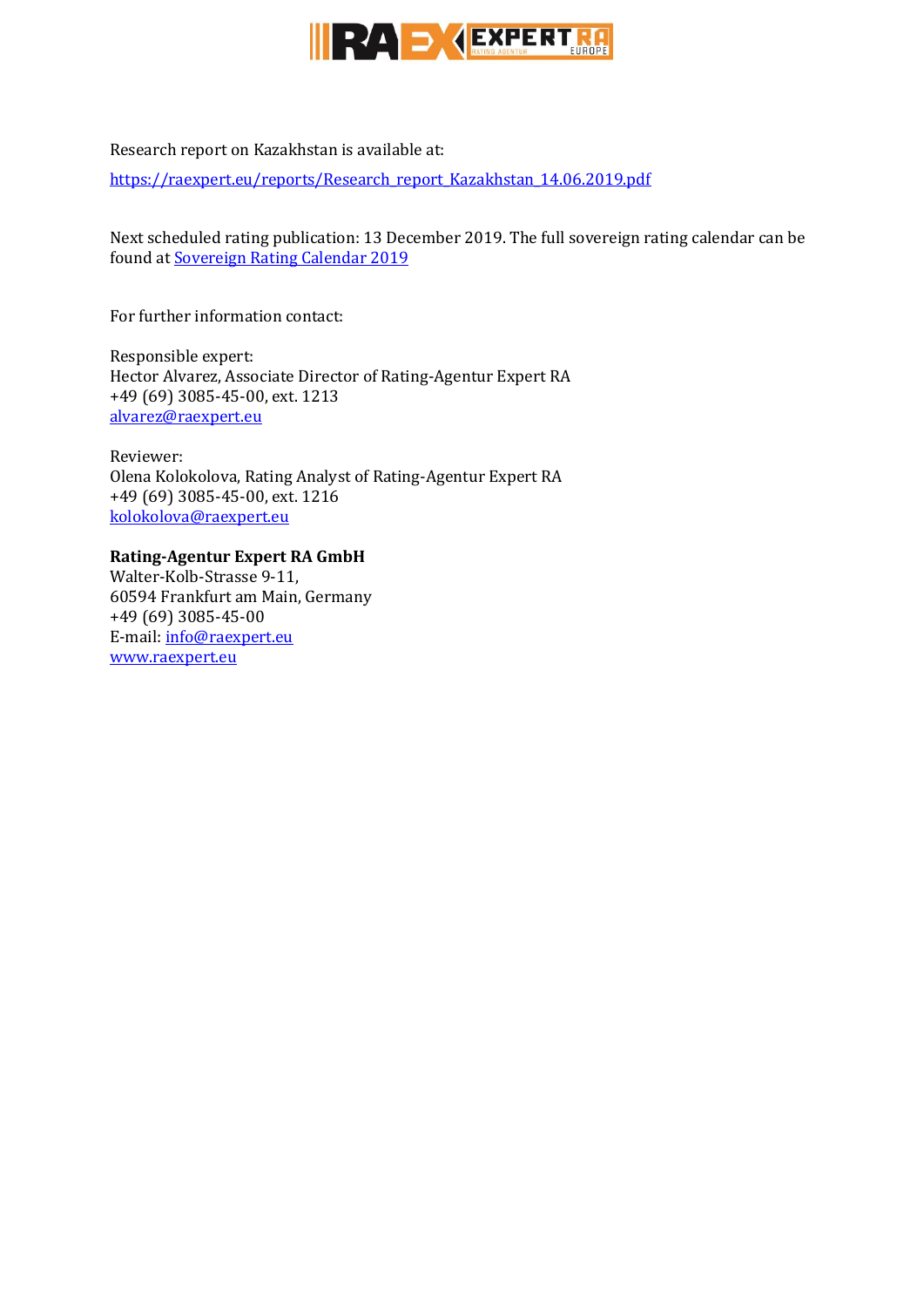

# RATING HISTORY:

|             |                                                                      | <b>SGC</b>                  |                     | <b>Outlook</b>              |                     |
|-------------|----------------------------------------------------------------------|-----------------------------|---------------------|-----------------------------|---------------------|
| <b>Date</b> | <b>Review reason</b>                                                 | <b>National</b><br>currency | Foreign<br>currency | <b>National</b><br>currency | Foreign<br>currency |
| 21.12.2018  | Scheduled<br>revision of both<br>types of ratings<br>for the country | BBB-                        | BBB-                | Stable                      | Stable              |
| 06.07.2018  | Scheduled<br>revision of both<br>types of ratings<br>for the country | BBB-                        | BBB-                | Stable                      | Stable              |
| 12.01.2018  | Scheduled<br>revision of both<br>types of ratings<br>for the country | BBB-                        | BBB-                | <b>NA</b>                   | <b>NA</b>           |
| 14.07.2017  | Scheduled<br>revision of both<br>types of ratings<br>for the country | BBB-                        | BBB-                | <b>NA</b>                   | <b>NA</b>           |
| 20.01.2017  | Scheduled<br>revision of both<br>types of ratings<br>for the country | BBB-                        | BBB-                | <b>NA</b>                   | <b>NA</b>           |
| 22.07.2016  | Scheduled<br>revision of both<br>types of ratings<br>for the country | BBB-                        | BBB-                | NA                          | <b>NA</b>           |
| 29.01.2016  | First assignment<br>of both types of<br>ratings for the<br>country   | BBB-                        | BBB-                | NA                          | <b>NA</b>           |